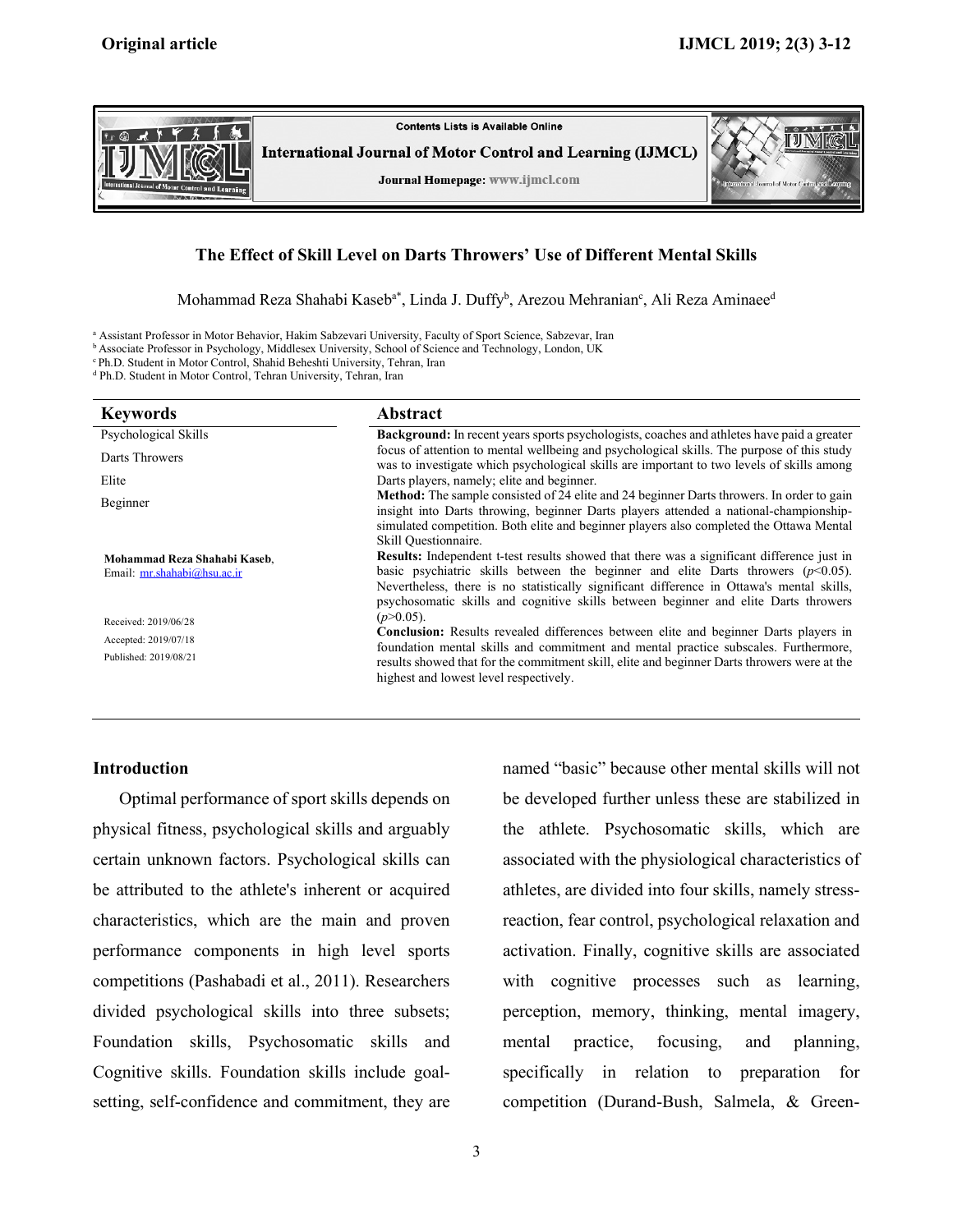Demers, 2001). Changes in each of these mental skills in athletes not only affect their performance, but also may determine differences between elite athletes and other athletes (Weinberg & Gould, 2007).

Despite the importance of psychological skills, only a limited number of athletes are aware of the most effective ways of acquiring, using and developing such skills (Esfahani & GHezelseflo, 2013). Many athletes, whilst having the required physical fitness and technical attributes may fail in competition due to poor mental preparation; thus, determining the strengths and weaknesses of the psychological skills' set of athletes, particularly assessing the level and frequency of their use is an important part of preparation. Moreover an evaluation of athletes' progress in the use of psychological skills and distinguishing successful athletes from unsuccessful ones accordingly, is of vital importance (Taylor & Wilson, 2005). Therefore, the role of sport psychologists, besides conducting extensive research to identify psychological skills that have an impact on the successful implementation of various sports, need to be able to identify the effective strategies and techniques used by elite athletes (Orlick & Partington, 1988).

In this regard, researchers stated that elite athletes use the psychological skills of imagery, goal-setting, arousal control and planning in order to reach their highest level of performance (Krane, Williams, & Williams, 2014). Pashabadi et al. (2011) used the Ottawa Mental Skills Questionnaire to compare the mental skills of elite and non-elite women and men volleyball players. By surveying 104 volleyball players, they found that elite players are at a higher level than non-elite players in skills of concentration, confidence and mental efficiency (Pashabadi et al., 2011). Sotoodeh, Talebi, Hemayattalab, and Arabameri (2012) also used the Ottawa questionnaire to compare various mental skills among 88 men and 54 women elite and non-elite Taekwondo athletes. The results showed that elite performers were more skilled in the competition planning, goal-setting, activation, relaxation, confidence, and commitment than their non-elite counterparts. However, non-elite performers achieved higher scores than elite performers on stress-reaction and refocusing skills (Sotoodeh, Talebi, Hemayattalab, & Arabameri, 2012). Furthermore, vazini Taher and Shahbazi (2013) found that the greatest difference in mental skills between elite and nonelite football players of 12 to 16 years of age were seen in concentration, activation and refocusing (Vazini Taher & Shahbazi, 2013).

It appears, therefore, from much of the previous research, that due to the vast differences between rules, strategies, and the manner in which each sport is performed, that optimal performance across all sports discipline's hinges on a variety of sports specific psychological factors. For example, in the sport of Wrestling psychological control and imagery skills are pivotal (Mirzaee, Rahmani-nia, & Bordar, 2007), in Hockey, commitment, selfconfidence and goal-setting are the most important factors (Eloff, Monyeki, & Grobbelaar, 2011), wheras mental skills training particularly triaining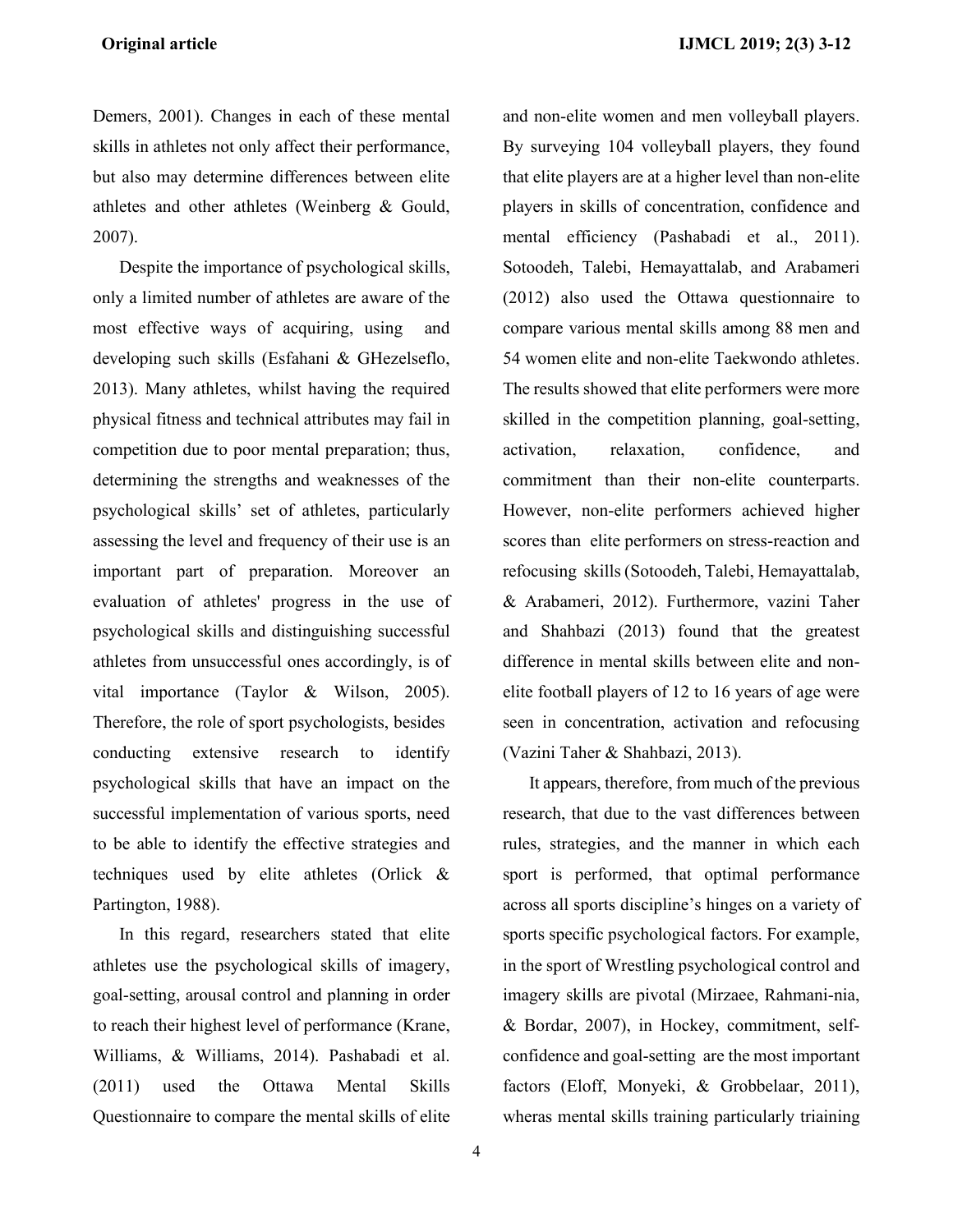of goal-setting, positive self-talk and imagination which had positive effects on self-confident are among those factors which are important for volleyball player (Heydari, Soltani, & Mohammadi-Nezhad, 2018).

Arguably Darts is a sport where elite competitors display a high level of mental competence; e.g., Darts throwing skill requires positive control of thoughts, feelings and behaviors that are directly related to certain parts of the nervous system that are involved in controlling aspects of skill implementation (Low & Nelson, 1994). Research on the psychology of Darts throwers suggests that psychological skills, such as self-talk and mental imagery (Afsanepurak, Bahram, & Dana Amir, 2012; Cumming, Nordin, Horton, & Reynolds, 2006), educational self-talk (Aghdasi, Torabi, & Touba, 2013), Mental thoughness (Zhang et al., 2016) and motor imagery (Dahm & Rieger, 2019; Weber & Doppelmayr, 2016) all have an effect on Darts throwing performance. For example, in a study, researchers examined the effect of subjective imagery and selftalk on the performance of Darts throwers in 75 adolescents. The results showed that teenage Darts throwers may use a combination of different mental skills to achieve success (Afsanepurak et al., 2012). In previous research Stroub (1989) compared three different psychological training programs amongst Darts throwers. The first program included the utilization of mental skills related to relaxation techniques, goal-setting, imagery and self-esteem. The second program included relaxation, concentration, problem solving and subjective control, emotional control, activation, physical awareness, cognitive restructuring, mind planning and improving and maintaining confidence. The results of this study showed that the practice of psychological skills significantly improved performance of Darts throwers; the results also indicated an interaction between the level of skill of the Darts throwers and the type of psychological technique employed by them (Straub, 1989). further, researchers show that mindfulness training in darts learning for beginners not only appeard to be adaptive for their sport experience and performance, it also seemed to reduce the deterioration of the acquired skill level after the end of sport training (Zhang et al., 2016). Given that psychological skills are considered as factors influencing the desired performance of sport skills and such skills are used in many different sports, the aim of this study was to investigate and compare psychological skills in elite and beginner Darts throwers.

review and the third program involved attention

## **Method**

**Participants:** The research method was postevent (causal-comparative). In this study 24 available Darts throwers ( $M_{\text{age}} = 28.79 \pm 10.44$ ) years) attending in the Darts National League in 2016 (elite ones) were conveniently participated in our study as elite group. Therefore, other 24 participants were randomly selected from students of Hakim Sabzevari University except physical education students ( $M_{\text{age}} = 22.50 \pm 2.43$  years) who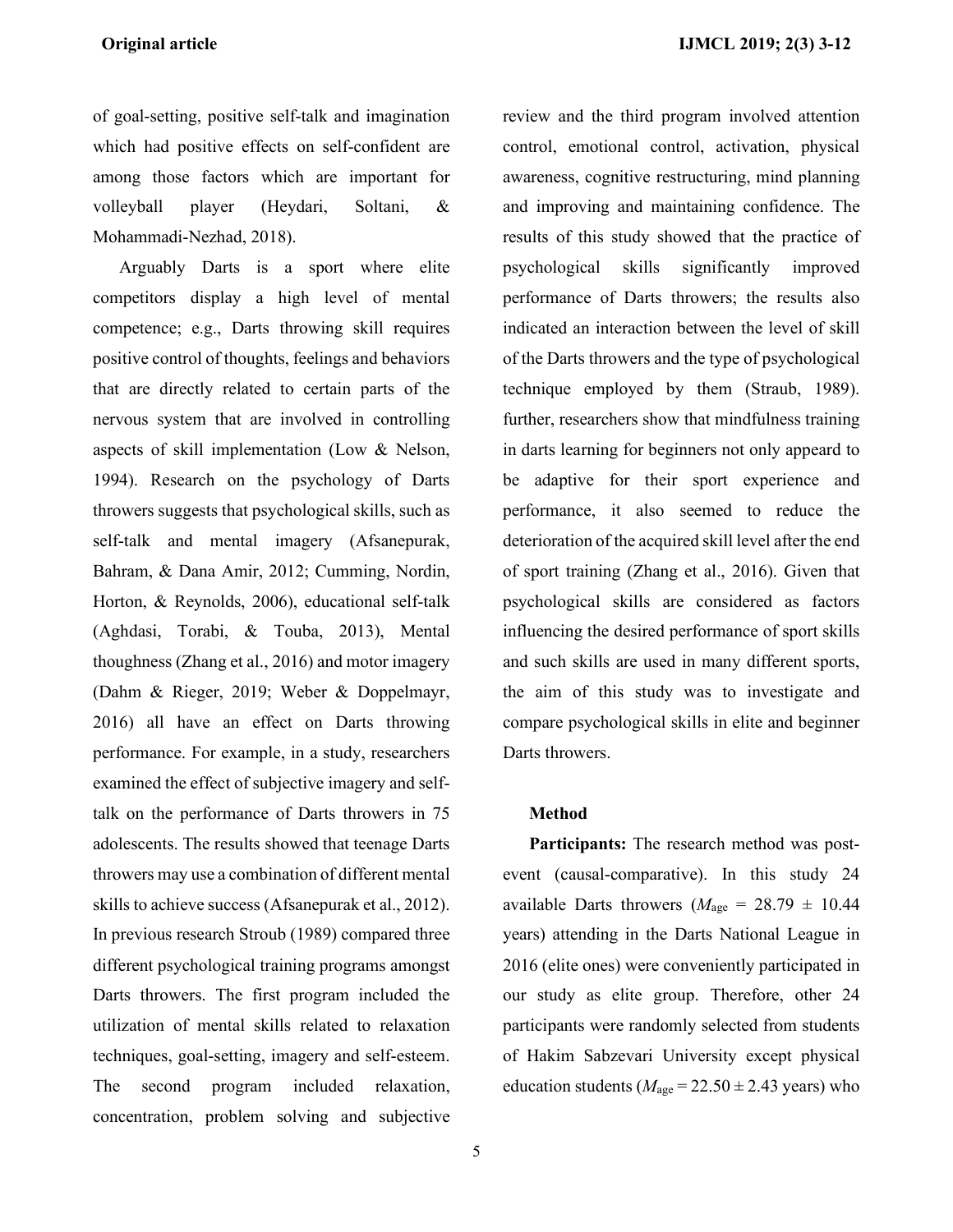had no history of Darts playing, among them 24 were selected randomly as a beginner group.

**Data Gathering Tool:** The Ottawa Psychological Assessment Questionnaire (OMSAT-3) consists of 48 questions and measure 12 psychological skills (goal-setting , selfconfidence, commitment, stress response, relaxation, fear control, activation , concentration, refocusing , visualization, mental practice, and competition design) in three categories of basic mental skills, psychosomatic skills, and cognitive skills. The validity of the Persian version of this questionnaire was reviewed through confirmatory factor analysis and the structure of 12 factors 48 questions was confirmed. The internal consistency of the entire questionnaire was .81 and for the subscales in the range of .65 .76, and its reliability for the whole questionnaire was .76 and for the sub-scales in the range of .72 \_ .84 (Zeidabadi, Rezaie, & Motashareie, 2014).

**Implementation Method:** After selecting the sample, elite Darts throwers completed the Ottawa Psychological Assessment Questionnaire. Beginner participants, after completing their informed consent form, were learned to throw Darts within two 45-minutes sessions of Darts instruction conducted by a specialized Darts coach. Then, each participant performs 21 throws and their errors were corrected by Darts coach. After completion of learning sessions, beginners attended the pre-test session. In pre test, all beginners performed 9 throws and the total scores were recorded for each of them. After that, they attended four sessions of practice. In each practice session that was held in 4 consecutive day, beginners perform 6 blocks of 9 Darts throwing trials. altogether, they threw 216 Darts in four practice sessions. In acquisition test, again, beginners threw 9 darts and their scores were also recorded. After three weeks without any practice, beginners attended the retention test which conducted similar to acquisition test. Data of pretest, acquisition and retention tests were analyzed in order to reveal that learning occurred. Since the OMSAT questionnaire is associated with competitive athletes, the participants of the beginner group were summonded for a Darts tournament which was indeed simulated tournament similar to the real national tournament condition and with real rewards for winners. Finally, when the tournament was finished, beginners completed the questionnaire.

**Statistical tests:** For statistical description of data, the central tendencies (mean), dispersion (standard deviation) and graphs were used. For statistical inference of the data, repeated measure ANOVA test was used to determine whether learning had occurred for beginners. Also, independent t-test was used and Friedman nonparametric test applied for evaluation of psychological skills at a significant level of  $\alpha$ =.05.

## **Results**

In preliminary data analysis, A repeated measures ANOVA revealed that there are statistically significant deference in Darts scores of beginners recorded from pretest, acquisition and retention test  $(F (2,10) = 12.284,$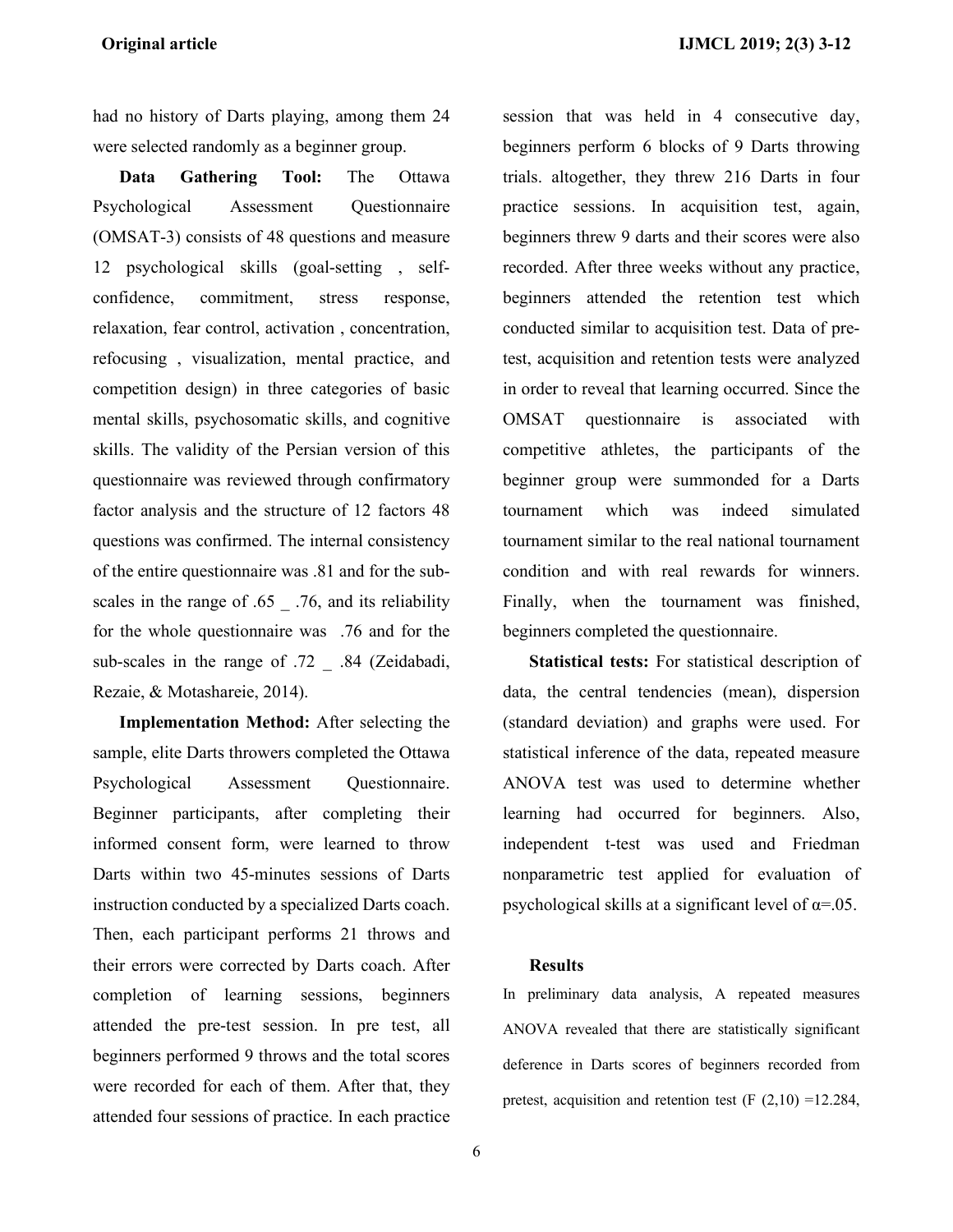P=.002; Wilk's  $\lambda$  = 0.289, partial  $\eta$ 2 = .711). Post hoc tests using the Bonferroni correction showed that mean scores of beginners were higher in acquisition test (120.75  $\pm$ 29.696) and retention test (124.5  $\pm$  27.695) than pre-test  $(91.83 \pm 18.949)$ , which was statistically significant for pre-test and acquisition comparison (p=.008), pre-test and retention comparison (p=.018)but no significant for acquisition and retention comparison (p=1.000).

The descriptive results of Ottawa's mental skills and its

three components (foundation, psychosomatic, and cognitive skills) showed that, apart from the average psychosomatic skills in which beginner throwers scored higher, cognitive skills, foundation skills, and Ottawa's mental skills (total score) of elite Darts throwers have a higher score (see Table 1 for Mean and SD of Dart throwers' mental skills scores).

| Lable 1. The Mean and Standard Deviation of Ottawa's mental skills and its sub-scales. |                    |                   |                   |                  |  |  |  |  |
|----------------------------------------------------------------------------------------|--------------------|-------------------|-------------------|------------------|--|--|--|--|
| Skill level                                                                            | Ottawa Mental      | Foundation skills | Psychosomatic     | Cognitive skills |  |  |  |  |
|                                                                                        | <b>Skills</b>      |                   | skills            |                  |  |  |  |  |
|                                                                                        | $M \pm SD$         | $M \pm SD$        | $M \pm SD$        | $M \pm SD$       |  |  |  |  |
| Elite                                                                                  | $238.54 \pm 23.53$ | $69.33 \pm 8.46$  | $74.42 \pm 10.12$ | $94.79 \pm 9.82$ |  |  |  |  |
| Beginner                                                                               | $231.46 \pm 21.68$ | $60.33 \pm 7.88$  | $78.04 \pm 10.74$ | $93.08 \pm 9.25$ |  |  |  |  |

**Table 1. The Mean and Standard Deviation of Ottawa's mental skills and its sub-scales.**

Independent t-test results showed that there was a significant difference just in basic psychiatric skills between the beginner and elite Darts throwers (*p* < .05). Nevertheless, there is no statistically significant difference in Ottawa's mental skills, psychosomatic skills and cognitive skills between beginner and elite Darts throwers ( $p > .05$ ). (see Table 2 for comparison of the elite and beginner groups).

Further investigation of the sub-scales of psychological skills in each component showed that there is a significant statistical difference between elite and beginner Darts throwers in the sub-scales of commitment ( $t = 58/4$ ,  $p = .0001$ ) and Mental Practice  $(t = 51.2, p = .015)$ . The results of Friedman test, for ranking the sub-scales of the

psychological skills of Darts throwers, showed that in the elite throwers, sub-scales of self-confidence, commitment and goal-setting , were three subscales with the highest levels, and stress-response, concentration, and refocusing were three subscales with the lowest levels, respectively. However, in the beginner Darts throwers, the confidence, fear control, and goal-setting were three sub-scales with the highest levels and commitment, stress responses and mental practice were three sub-scales with the lowest levels (see Figure 1 for psychological skills' ranking between elite and beginner groups).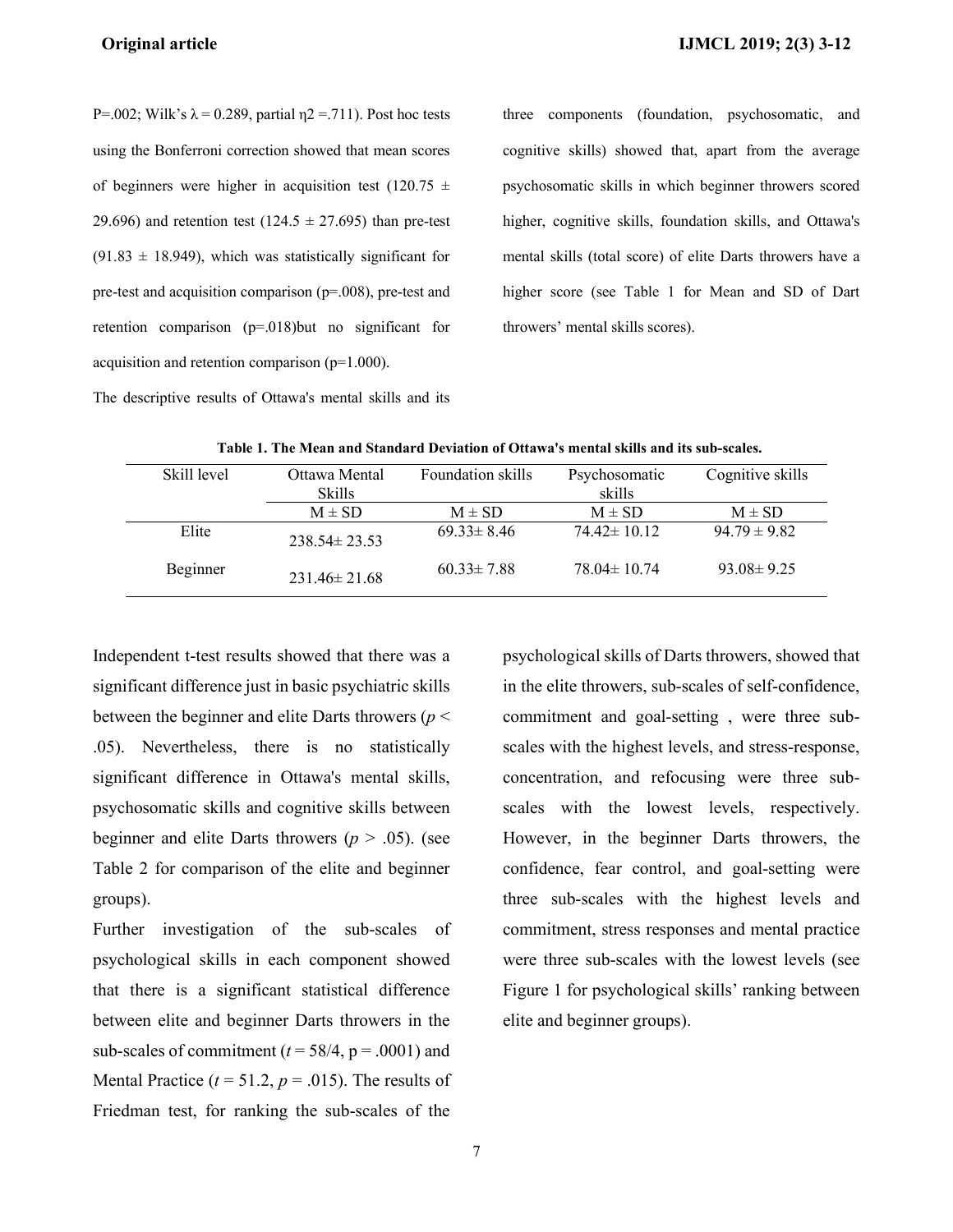| Table 2. Results of Independent t-test for comparison of Ottawa's mental skills and its sub-scales. |              |                  |         |            |             |  |  |
|-----------------------------------------------------------------------------------------------------|--------------|------------------|---------|------------|-------------|--|--|
|                                                                                                     | Average      | Average beginner | t Value | Degrees of | Significant |  |  |
|                                                                                                     | elite scores | scores           |         | freedom    |             |  |  |
| Ottawa mental                                                                                       | 238.5        | 231.4            | 1.08    | 46         | .28         |  |  |
| skills                                                                                              |              |                  |         |            |             |  |  |
| Foundation skills                                                                                   | 69.33        | 60.33            | 3.81    | 46         | $.0001*$    |  |  |
| psychosomatic                                                                                       | 74.4         | 78.04            | 1.2     | 46         | .23         |  |  |
| skills                                                                                              |              |                  |         |            |             |  |  |
| Cognitive skills                                                                                    | 94.7         | 93.08            | .62     | 46         | .53         |  |  |
| $\triangleq P = 0.05$                                                                               |              |                  |         |            |             |  |  |



**Figure 1. The results of Friedman's test for ranking the sub-scales of Ottawa's mental skills in elite and beginner groups.**

Novice **Elite** 

## **Discussion and Conclusion**

The aim of this study was to compare the psychological skills of elite and beginner Darts throwers and determine the ranking of their subscales of psychological skills. The results of this study showed that elite and beginner Darts throwers vary when applying foundation skills, as well as the subscale of commitment, which is consistent with the theoretical bases associated with the psychological skills of elite and beginner athletes. In this regard, it was stated that foundation skills are one of the best scales for elite and beginner athletes (Krane et al., 2014). Also, the higher level of psychological skills will not evolve in athletes without prior development of foundation skills (Durand-Bush et al., 2001). It was also stated that basic skills were among the skills that elite taekwondo athletes had higher scores than non-elites (Sotoodeh et al., 2012). therefore, foundation skills are one of the best scales for distinguishing between elite and beginner athletes (Krane et al., 2014).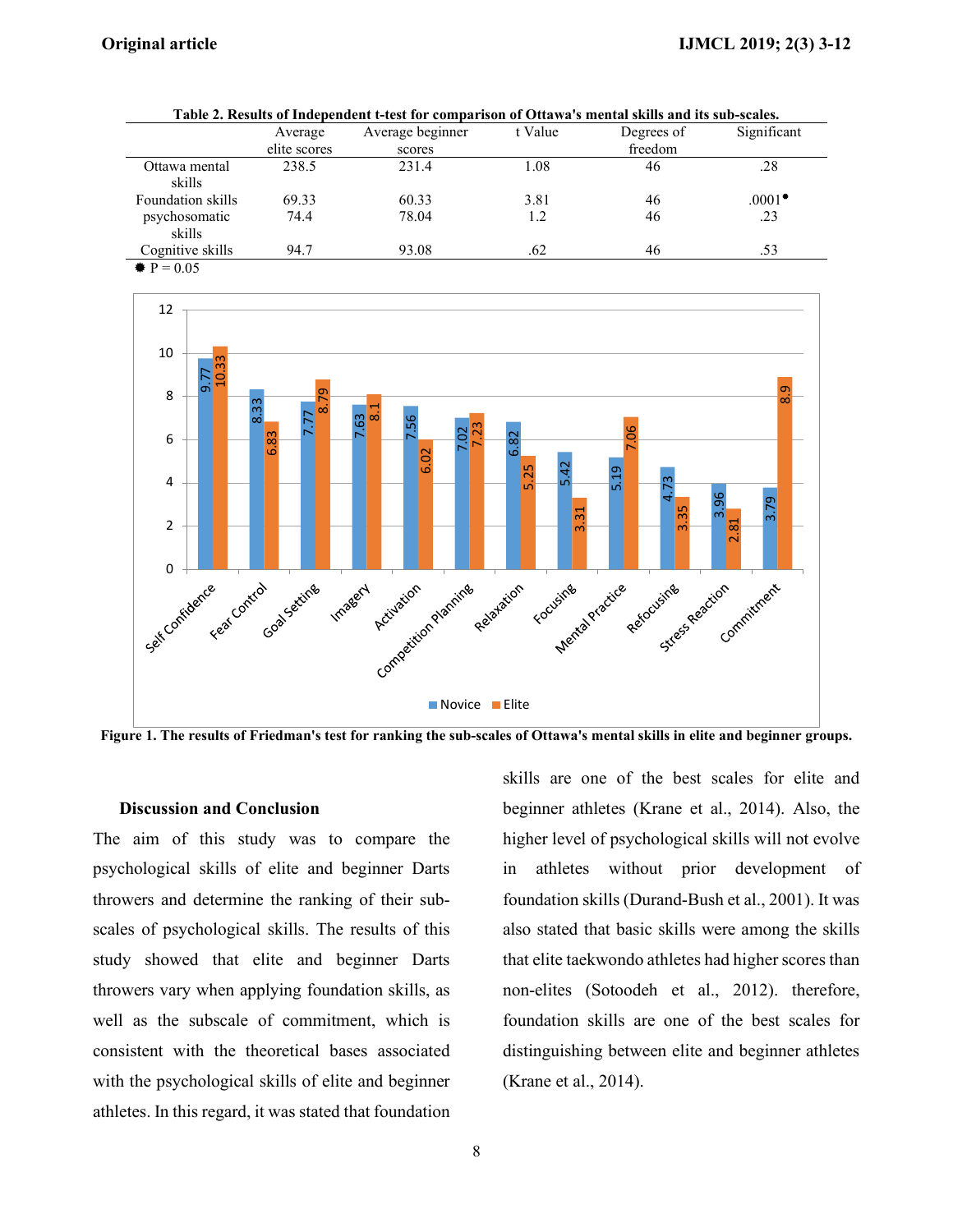The results of this study showed that the sub-scales of self-confidence, commitment and goal-setting were ranked first to third, respectively, by elite Darts throwers, these results were in accordance with the norm presented by (Zeidabadi et al., 2014) who found that these sub-scales are ranked as good in athletes. However, in the case of beginner Darts throwers ranked as very low in commitment skill, low in goal-setting, and medium in self-confident. This result is inline with (Muasya et al., 2018) that found hockey and volleyball player had the higher score in self-confidence followed by goal setting and commitment which recorded the lowest score. These results are consistent with the results of previous studies which stated that the high levels of commitment, goal-setting, and self-confidence, are among the most prevalent of psychological characteristics of elite athletes, therefore are important elements in their success (Andrew, Potgieter, & Grobbelaar, 2007; Eklund, 1996; Krane et al., 2014; Mahoney, Gabriel, & Perkins, 1987; Orlick & Partington, 1988; Sotoodeh et al., 2012). Also, by examining the psychological skills of elite field hockey players, it was found that the sub-scales of goal-setting, self-confidence, and commitment had the highest ranks among psychological skills (Eloff et al., 2011). Also, it was stated that commitment, goal-setting , and selfconfidence are among the most important components of success and are used at higher levels of performance than other mental skills (Eklund, 1996). In general agreement, researchers (Sharififar & Vaez Mousavi, 2007; Vaez Mousavi & Mosayebi, 2007) stated that, elite athletes had

psychosomatic and cognitive skills (Adams, 1991; Durand-Bush et al., 2001; Khanjari, Arab Ameri, Garooei, Motashareei, & Hemayattalab, 2013) which is consistent with the results of this study. It was demonstrated that the superiority of elite athletes compared to non-elite athletes are in goalsetting skill which also have particular direction in their (realistic) goals (Burton, 1989). and shortterm goals in conjunction with long-term goals, would be more effective alone (Locke & Latham, 1985); therefore, it seems that in the present study, elite Darts throwers have short-term goals along with realistic long-term goals. Thus, the results of the present study are consistent with the results of (Andrew et al., 2007; Mirzaee et al., 2007; Muasya et al., 2018; Zareian, 2005) which showed that elite athletes, due to regular exercise, experience and frequent matches have high levels of mental skills when compared to their lower-level counterparts. However, amongst the elite throwers included in the present study concentration, relaxation, activation and stress-reaction is at low to medium levels, which is inconsistent with the results of the previously mentioned research. It seems that this discrepancy is related to the difference in sport disciplines, such as being individual or team, the level of skill, or age of the performers.

higher scores in foundation skills than

The results of this study revealed no difference between the psychosomatic and cognitive skills of the elite and beginner Darts throwers; however, elite Darts throwers were superior in the subscale of mental practice skills when compared to their beginner counterparts. Therefore, the results of this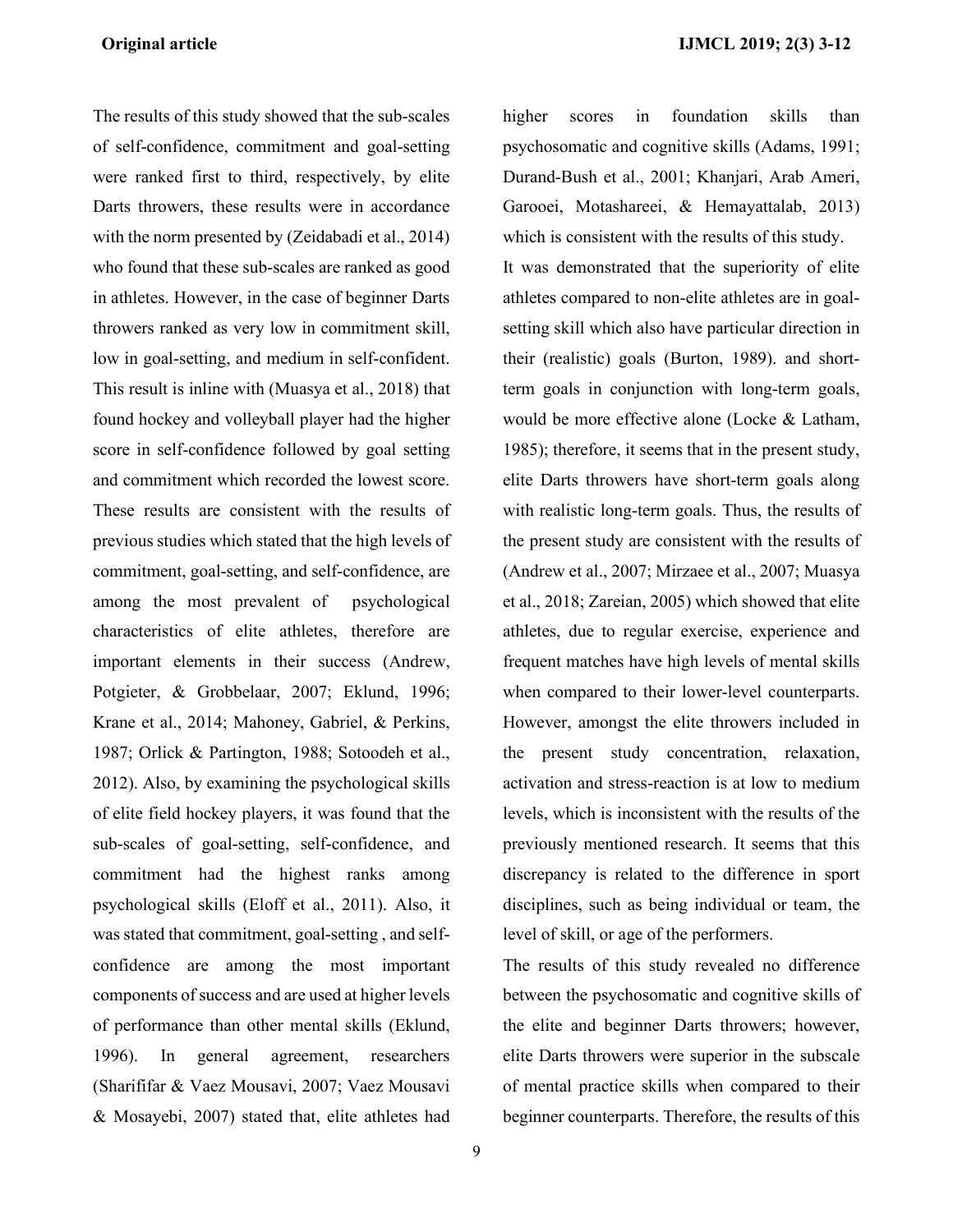study is consistent with Stroub (Straub, 1989) who found that elite Darts throwers are superior in using a variety of mental exercises compared to beginner Darts throwers. The results of Stroub (1989) also indicate the difference between the elite and beginner Darts throwers in the effective use of mental exercises; so that the effectiveness of a variety of mental exercises is identical for elite Darts throwers, but in the beginner Darts throwers, different types of mental exercises have different impact and efficiency (Straub, 1989). It seems that the use of more mental exercises among elite Darts throwers may be due to the limited focus of attention in the field of Darts throwing and higher needs for focus and attention in the sport. These results are consistant with (Muasya et al., 2018) who found that hockey and vollybal player had higher score in mental practice and lower score in focus of attention. On the other hand, the sub-scales of stress response, concentration and Refocusing of the elite Darts throwers are at the medium to low levels. However, the results of (Krane et al., 2014; Mahoney et al., 1987; Orlick & Partington, 1988; Shahbazi, Tahmasebi Boroujeni, & Motasharee, 2014) showed that high concentration and Refocusing are among the characteristics of champion and elite athletes, which is inconsistent with the results of the current research. It was argued that elite athletes can better concentrate in closed skills, and are more likely to recover after failure and re-focus for the next action (Grandjean, Taylor, & Weiner, 2002), which is not in line with the results of the present study. It appears that the low level of concentration and stress reaction in

elite Darts throwers is due to the effect of external and internal stimuli such as the venue of the tournament, the behavior of referees and opponents, the expectation of parents and peers, fear of failure, pride, thoughts and feelings.

Additionally, it was stated that skill development and preparedness are two common goals for athletes. Thus, athletes whose purpose is to learn new skills (skill development) act differently in applying psychological skills techniques to athletes who try to prepare themselves psychologically a few minutes before the contest (ready to run) (Russell, Robb, & Cox, 1998); therefore it seems that elite Darts players, due to the conditions of the competition, could not use their cognitive and psychosomatic skills effectively, which indicates they need more attention and practice of these skills. While beginner athletes, whose goal was probably learning the skills, have been able to properly use their mental skills in simulated competition conditions. Therefore, it seems necessary for coaches and sport psychologists to make further efforts to perfect these skills amongst Iranian elite Darts throwers.

Studies on the psychological characteristics of athletes in different sports show that, depending on the nature and type of sports, different mental skills are effective to their optimal performance. Furthermore, athletes with various levels of skill and competitive experience have different psychological profiles, consequently, psychological profiles of elite athletes can often be distinguished from athletes who have lower skill levels. The results of this study have highlighted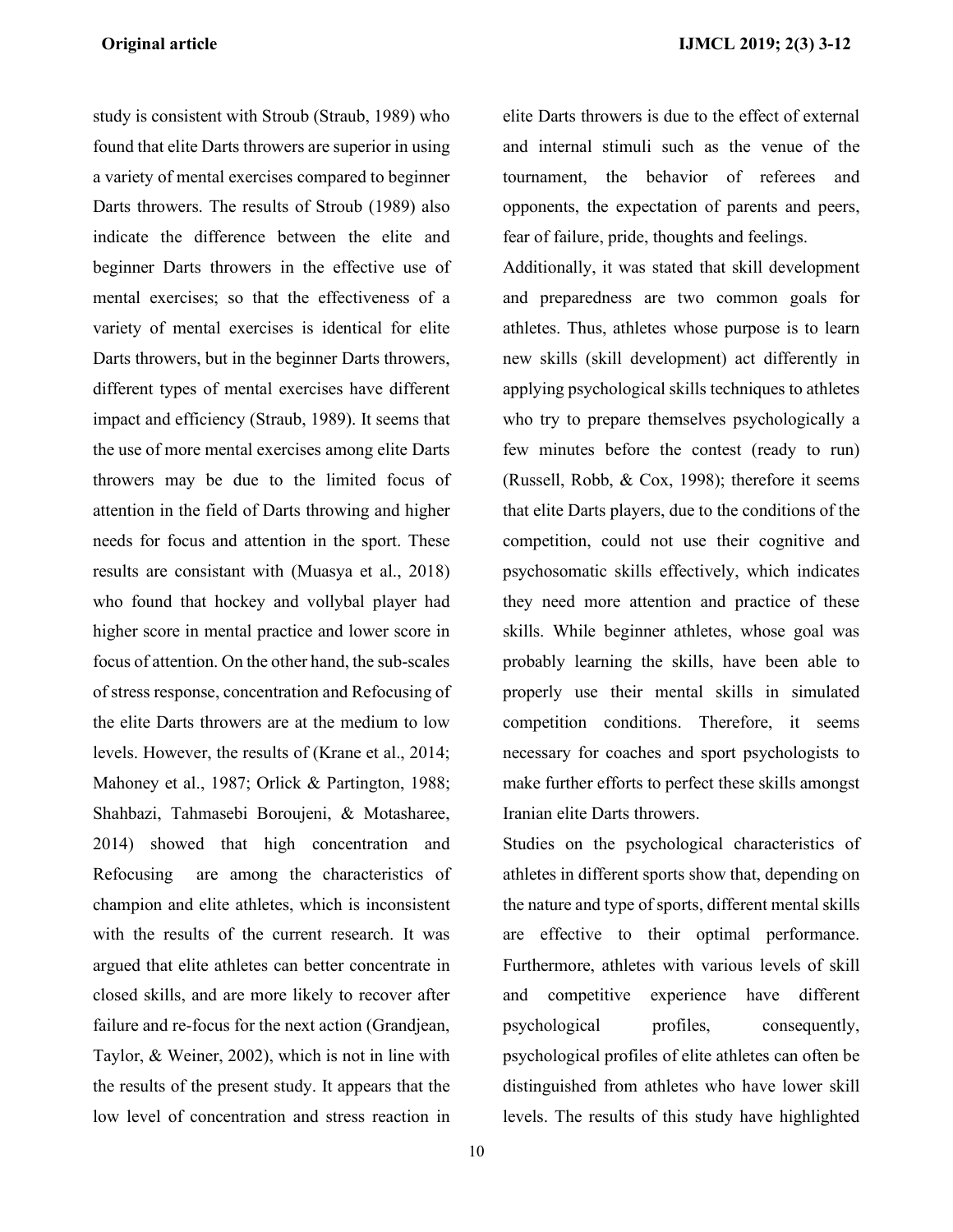the psychological profile, weaknesses and strengths of the psychological skills employed by elite and beginner Iranian Darts throwers.

Finally, the findings of this study are based on available sample of Dart throwers. therefore we have limitation to make strong inferences about the whole population of dart throwers, which is inevitable in such studies with convenience method of sampling like (Magnúsdóttir, 2017; Pickering, Hammermeister, Ohlson, Holliday, & Ulmer, 2010). Clearly the need exists for more comprehensive study with larger sample size. However, these results give insights to this point that how mental skills differentiate performance of elite and beginner players which are important for best athletic performance in different sport disciplines specially athletes of Dart throwing.

## **References**

- 1. Adams, L. B. (1991). A comparative analysis of cognitive differences among female elite and nonelite high school field hockey players and high school physical education class nonathletes. State University of New York.
- 2. Afsanepurak, S. A., Bahram, A., & Dana Amir, A. J. (2012). The Effect of Self-talk and Mental Imagery on Self-efficacy in Throwing Darts in Adolescents. *International Research Journal of Applied and Basic Sciences*, *3*(3), 594–600.
- 3. Aghdasi, M., Torabi, F., & Touba, N. (2013). The comparison of the effects of instructional self-talk on girl's learning and performance of dart throwing in late childhood with adolescence. *Motor Behavior (Research on Sport Science)*, *5*(12), 83-96 In Persian.
- 4. Andrew, M., Potgieter, J. C., & Grobbelaar, H. W. (2007). Sport psychological skill levels and related psychosocial factors that distinguish between rugby union players of different participation levels. *South African Journal for Research in Sport, Physical Education and Recreation*, *29*(1), 1–14.
- 5. Burton, D. (1989). Winning isn't everything: Examining the impact of performance goals on collegiate swimmers' cognitions and performance. *The Sport Psychologist*, *3*(2), 105–132.
- 6. Cumming, J., Nordin, S. M., Horton, R., & Reynolds, S. (2006). Examining the direction of imagery and self-talk on dart-throwing performance and self efficacy. *The Sport Psychologist*, *20*(3), 257–274.
- 7. Dahm, S. F., & Rieger, M. (2019). Is imagery better than reality? Performance in imagined dart throwing. *Human Movement Science*, *66*, 38–52. https://doi.org/https://doi.org/10.1016/j.humov.201 9.03.005
- 8. Durand-Bush, N., Salmela, J. H., & Green-Demers, I. (2001). The Ottawa mental skills assessment tool (OMSAT-3\*). *The Sport Psychologist*, *15*(1), 1–19.
- 9. Eklund, R. C. (1996). Preparing to compete: A season-long investigation with collegiate wrestlers. *The Sport Psychologist*, *10*(2), 111–131.
- 10. Eloff, M., Monyeki, M. A., & Grobbelaar, H. W. (2011). A survey of mental skills training among South African field hockey players at tertiary institutions:: sport psychology. *African Journal for Physical Health Education, Recreation and Dance*, *17*(1), 37–50.
- 11. Esfahani, N., & GHezelseflo, H. (2013). The comparison of psychological skills of Elite and non-Elite Karate ka and its relation with athletes' performance. *Psychological Studies*, *9*(1), 109-120. In Persian.
- 12. Grandjean, B. D., Taylor, P. A., & Weiner, J. (2002). Confidence, Concentration, and Competitive Performance of Elite Athletes: A Natural Experiment in Olympic Gymnastics. *Journal of Sport & Exercise Psychology*, *24*(3).
- 13. Heydari, A., Soltani, H., & Mohammadi-Nezhad, M. (2018). The effect of Psychological skills training (goal setting, positive selftalk and Imagery) on self-confidence of adolescent volleyball players. *Pedagogics, Psychology, Medical-Biological Problems of Physical Training and Sport*, *22*(4), 189–194.

https://doi.org/10.15561/18189172.2018.0404

- 14. Khanjari, Y., Arab Ameri, E., Garooei, R., Motashareei, E., & Hemayattalab, R. (2013). The Effect of a Course of Psychological Skills Training (PST) Program on Selected Mental Skills and the Performance of Teenager Female Taekwondo Athletes of Iranian National Team. *JRSM*, *3*(5), 25- 34 In Persian.
- 15. Krane, V., Williams, J. M., & Williams, J. M. (2014). *Applied sport psychology: Personal growth to peak performance*. Mcgraw-hill Education-Europe.
- 16. Locke, E. A., & Latham, G. P. (1985). The application of goal setting to sports. *Journal of Sport and Exercise Psychology*, *7*(3), 205–222.
- 17. Low, G. R., & Nelson, D. B. (1994). *Good Darts: Improving Your Game with Psychological and Selfmastery Skills*. Good Darts Press. Retrieved from https://books.google.com/books?id=DtQ9HQAAC AAJ